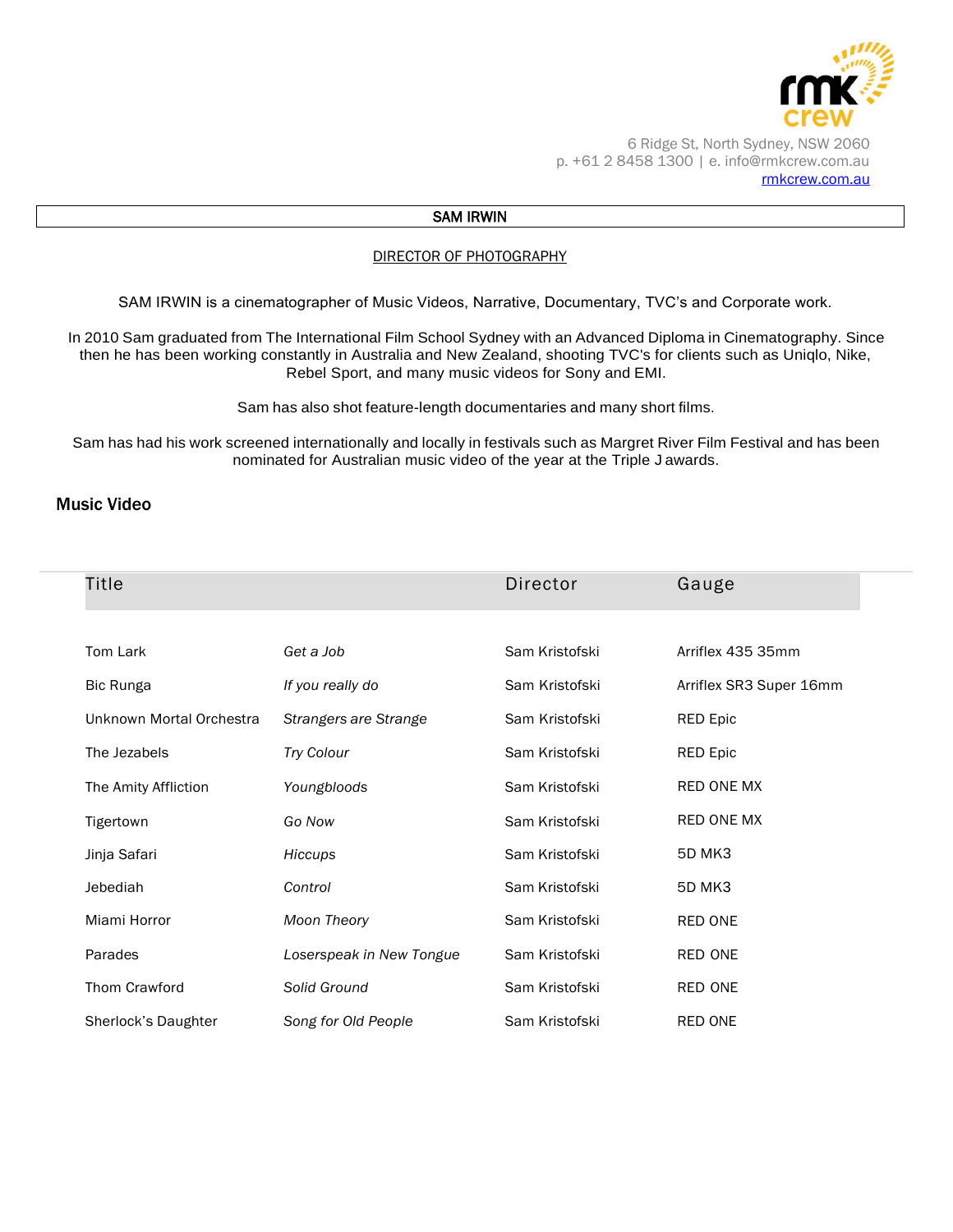## Commercial | Corporate

| Client                          | <b>Title</b>         | <b>Director</b>        | Production           | Gauge            |
|---------------------------------|----------------------|------------------------|----------------------|------------------|
|                                 |                      |                        |                      |                  |
| Uniqlo                          | Life Wear            | Sam Kristofski         | <b>Curious Films</b> | <b>RED EPIC</b>  |
| <b>Rebel Sport</b>              | Extra Mile           | <b>Bruce Allen</b>     | <b>AMVI Sydney</b>   | <b>RED Epic</b>  |
| <b>NIKE</b>                     | <b>Flash Feet</b>    | <b>Tim Glastonbury</b> | <b>AMVI Sydney</b>   | C <sub>300</sub> |
| Parrotdog Beer                  | Nice                 | Sam Kristofski         | Pharm Philm          | <b>RED MX</b>    |
| Nokia                           | In-house             | <b>Tim Glastonbury</b> | <b>AMVI Sydney</b>   | C <sub>300</sub> |
| Lower Clothing                  | All Sumer            | Sam Kristofski         | Pharm Philm          | <b>5D MK3</b>    |
| School of Aviation<br>Australia | <b>Take Flight</b>   | Alex Moir              | Moment 58            | <b>RED ONE</b>   |
| <b>Otis</b>                     | On Call              | Tim Glastonbury        | <b>AMVI Sydney</b>   | <b>5D MK4</b>    |
| Tefal                           | Electric             | Tim Glastonbury        | <b>AMVI Sydney</b>   | 5D MK3           |
| 12 <sup>th</sup> Letter         | <b>Would Know</b>    | Sam Irwin              | <b>AMVI Sydney</b>   | 5D MK3           |
| Fremantle Media                 | <b>Grand Designs</b> | Luke Jeffery           | Fremantle            | <b>5D MK2</b>    |
| <b>Fremantle Media</b>          | <b>Master Chief</b>  | Luke Jeffery           | Fremantle            | <b>5D MK2</b>    |
| Westmead<br>Children's Hospital | Red Nose Day         | Alex Moir              | Moment 58            | <b>5D MK2</b>    |
| Mia-Danica Jamora<br>Fashion    | Introspective        | <b>Stuart Lockley</b>  | Moment 58            | <b>5D MK2</b>    |

## Short Film

| Title                                                          | Director             | Gauge                       |
|----------------------------------------------------------------|----------------------|-----------------------------|
|                                                                |                      |                             |
| Pavel                                                          | Paul Barakat         | <b>RED ONE</b>              |
| The Last Man<br>Margret River Film Festival Official Selection | Alex Moir            | Arriflex SR3 Super 16mm     |
| Dead Romance                                                   | Alex Moir            | 5D MK3                      |
| The Fall<br>Los Angeles Film Festival Official Selection       | Alex Moir            | Sony HDV 35mm Adapter       |
| Camilla Dickenson                                              | <b>Bryson Rooney</b> | <b>RED ONE</b>              |
| <b>Fallen Horse</b>                                            | Sam Kristofski       | <b>JVC HDV 35mm Adapter</b> |